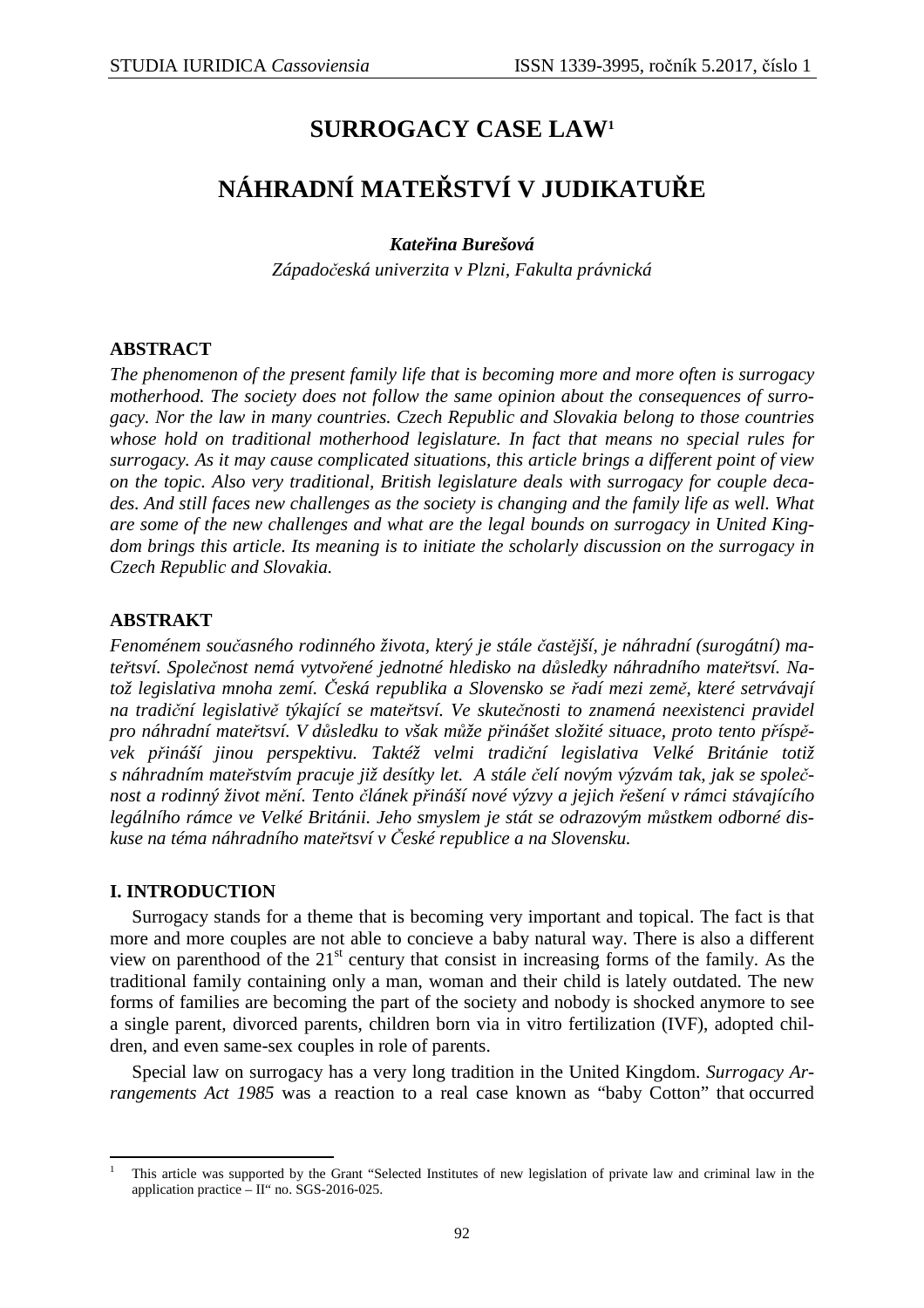$\overline{a}$ 

much earlier, in  $1980$ <sup>2</sup> In that case a woman agreed to carry a baby for a Swedish couple. They used the egg from surrogate woman and sperm became from the man from the intended couple. The surrogate agreed never to look for the baby and the intended couple remained in secret. Arrangement was set up by an American special agency. The surrogate mother and the intended couple never met each other and did not know any personal information about themselves. The surrogate mother after the baby was born meant to seek for the baby. She was never successful.

After the case went public, the *Committee of Inquiry into Human Fertilisation*  and Embryology included the surrogacy into its special report<sup>3</sup>. This Committee recommended "that legislation be introduced to render criminal the creation or the operation in the United Kingdom of agencies whose purposes include the recruitment of women for surrogate pregnancy or making arrangements for individuals or couples who wish to utilise the services of a carrying mother; such legislation should be wide enough to include both profit and nonprofit making organisations. We further recommend that the legislation be ufficiently wide to render criminally liable the actions of professionals and others who knowingly assist in the establishment of a surrogate pregnancy."<sup>4</sup> The Committee also recommended to make all and every agreements on surrogacy illegal. Then the report became an impuls to Surrogacy Arrangements Act that rushed thru the Government and changed the law according to the recommendations of the Committee.

Since 2008 there is also the *Human Fertilisation And Embryology Act 2008* which contains integrated legal treatment for all types of assisted reproductive techniques and its repercussions on the parental rights as well as rights of the issued children. This act makes clear who the father and mother is in certain events. It also provides the right of the child to get some information about the donors in case of a child that has been adopted or parental rights are exercised by some other person different from a birth mother or birth father.

On contrary in the Czech Republic and Slovakia there is almost no legal bounds on surrogacy set. The surrogacy on altruistic basis is not prohibited but there are no rules nor for the surrogate mother or the intended couples. The special reproductive medical treatment is provided without any social or legal support for both parties. In fact there are some children born with the perspective of being adopted by the wife of the birth father. Surrogacy motherhood in these countries is going on and parents involved are step away to break the law.

Next five examples shows what new challenges are on surrogacy motherhood. They only reflect changes caused by the present family life which is very diversional and colorful.

### **II. CASE ONE – SINGLE PARENT AND RESPECT FOR FOREIGN JUDGMENT**

Case one is concerning a child Z, born in August 2014 in the United States of America, to an experienced surrogate mother. Z was concieved with the sperm of the applicant father and the egg of the donor was implanted to the surrogate woman. After the birth of Z, appropriate

 $\overline{2}$  f.e. MERCER, David. Britain's first surrogate mother still longs for Baby Cotton 30 years on. Express: Home of the Daily and Sunday Express [online]. 2015, 4. 1. 2015 [cit. 2015-12-28]. Dostupné z: http://www.express.co.uk/lifestyle/life/550033/Kim-Cotton-first-surrogate-mother-UK-misses-baby-30-years-on.

<sup>3</sup> Department of Health & Social Security. *REPORT OF THE COMMITTEE OF INQUIRY INTO HUMAN FERTILISATI-ON AND EMBRYOLOGY*. july 1984. London: HER MAJESTY'S STATIONERY OFFICE, 1984. Available from: http://www.hfea.gov.uk/docs/Warnock\_Report\_of\_the\_Committee\_of\_Inquiry\_into\_Human\_Fertilisation\_and\_Embryol ogy\_1984.pdf.

<sup>4</sup> Department of Health & Social Security. *REPORT OF THE COMMITTEE OF INQUIRY INTO HUMAN FERTILISATI-ON AND EMBRYOLOGY*. july 1984. London: HER MAJESTY'S STATIONERY OFFICE, 1984, page 47. Available from:

http://www.hfea.gov.uk/docs/Warnock\_Report\_of\_the\_Committee\_of\_Inquiry\_into\_Human\_Fertilisation\_and\_Embryol ogy\_1984.pdf.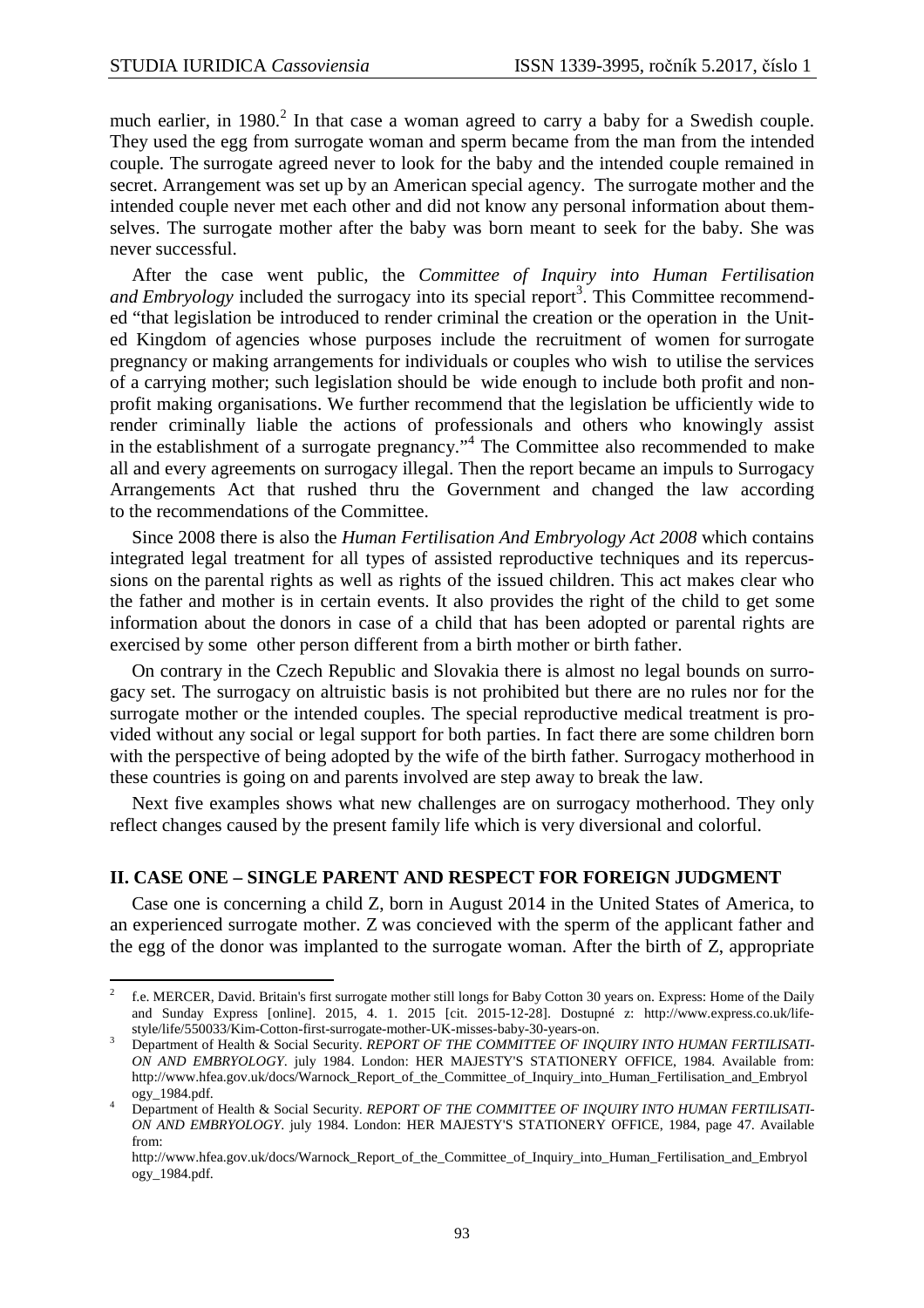court in Minnesota relieved the surrogate mother according to the law from any legal rights and responsibilities for Z. The only parent of Z became the child's biological father. This father is the citizen of the UK and him and the child returned later on home, to the UK.

Even though the surrogate mother lost her rights under the Minnesota law, in the UK she was still treated as a mother. Father under the UK law did not have parental responsibility for Z and to secure Z he remained a ward of court. For father there were only two possibilities how to make his parenthood legal, respectively to get the parental resposibility awarded in the UK. The first one was the application for the parental order according to section 54 of the 2008 Human Fertilization and Embryology Act. Second option meant adoption of Z in accordance with section 46 of the Adoption and Children Act 2002. The father's choice was to obtain the parental order because the way of conceiving his son was via surrogacy.

Father applied to the court for the parental order (Case No: ZC15P00214; Neutral Citation Number EWFC 73, Royal Courts of Justice, London, 7 September 2015). Section 54 of the 2008 Human Fertilization and Embryology Act requires an application to be made by two people following the set conditions. The paragraph 2 of the Section 54 of the 2008 Human Fertilization and Embryology Act makes clear the applicants must be either husband and wife or civil partners or two people living as parents.

Large changes concerning the same-sex civil partners and later on the same-sex marriage made no changes on the concept of the two parents rule approved by the 2008 Human Fertilization and Embryology Act. The parental order could not be released for the circumstance "a single person is unable to apply for a parental order.<sup>55</sup> The father changed the option then and the adoption order was made in this case.

The question on this case is clear. Is there a reason to insist on two applicants for the parental order? Is it the best interest of the child that the foreign judgement is not respected?

First question to be answered. The problem is seen in comparison of the parenthood. In case of adoption there is a child who is already born and the child's parents are not able to take care of him. Therefore some other parent, and even single one, is allowed to adopt such a child. If a single woman decides to receive the IVF (in vitro fertilization), it is the woman involved in becoming pregnant and giving birth to her legal child. The surrogacy is different with no parallel to these cases. Surrogacy is based on the agreement of a woman before conception to hand over the child to be born. $6$ 

Whether the parallel is clear or not, there may be a problem with the applicant as a male. What else makes the difference between the single woman receiving IVF and a single man making the agreement on a child with the surrogate? I do not see any and my opinion is that there is no relevant reason to insist on two applicants for a parental order in every case. There might be some cases where to be taken into account who is the applicant and if the single one is able to treat the child and take care for him. In other words the best child's interest must be examined. If the case above would not be changed into the adoption there would be the surrogate mother still the mother of the child and the father would not be obtained with any parental rights. The child Z would lose both parents. This should be always the priority to seek for the best interest of the child.

There is known one Czech judgement about same-sex partners and their adopted children. Anyway the Czech law does not recognize same-sex partners as legal parents. This couple has been granted the adoption order by the state of California. Due to the fact one of the man was the Czech citizen, he asked the Czech court to approve the decision about the adoption order to ensure the status of his children in the Czech Republic. The Czech court did not grant the

 $\overline{a}$ 

<sup>5</sup> Re A, B v C [2015] EWFC 17.

<sup>6</sup> Dawn Primarolo, Minister of Stet, Department of Health for the judgement about Z.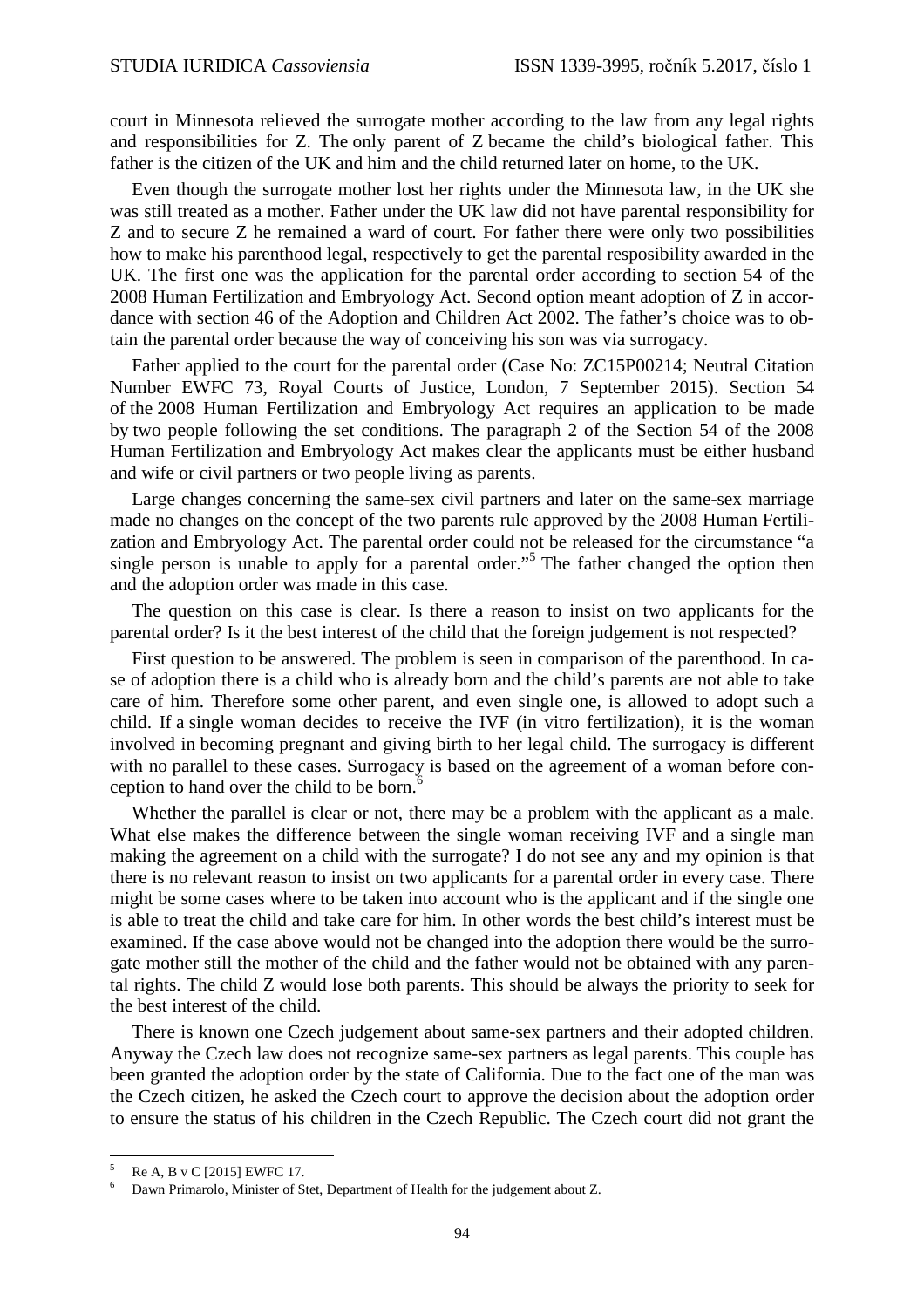parental order according to the Czech law but approved<sup>7</sup> the decision of the Californian court even for the Czech territory.

If we compare the way the UK and Czech courts dealt with the decision of the foreign court, the one in welfare of the children and in its best interest was the judgement of the Czech court that ensured position of the children in the country their father is belonging.

#### **III. CASE TWO – SAME-SEX APPLICANTS**

A special legislation on same-sex couples in a role of parents is set even for surrogacy matters. It is clearly demonstrated in a case [2015] EWHC 1756 (Fam), No. ZC14P00770 judged by the Royal Courts of Justice, in the High Court of Justice, Family Division. The applicants for the parental order were two same-sex partners. Actually this case was their second proceeding. In the first one this couple receivied the parental order to a little African boy.

In the observed case these applicants applied for the parental order in relation to a girl A. She was born to an African surrogate mother, the widowed lady. The surrogacy arrangement was set between the surrogate mother and the applicants. Girl A was concieved following the IVF treatment. As in the first observed case, the sperm belonged to one of the applicants. The eggs came from the third party donor.

Same–sex partners as applicants must obey the criteria under the section 54 of the 2008 Human Fertilization and Embryology Act. First is the biological connection between the applicant and the baby. Also mother must be the surrogate one and not being one of the applicants. This criteria were fulfilled by the applicants.

The second criteria follows the relationship of the applicants. The court must be convinced the applicants are able to satisfy the child's lifelong welfare needs the way they are set by the Adoption and Children Act 2002. These needs are usually satisfied by those couples that live together for a long time and are able to secure the family matters. Also this couple must be stable and well doing in every way.

The application must be made within six months of the child's birth and the child must live with the applicants at the time the application is made. These criteria are met in this case. As the age of the applicants who must be over 18 years old was met as well (these applicants are 51 and 46 years old).

The surrogate mother must agree with the application, as the next criteria under the section 54 Human Fertilization and Embryology Act 2008. This woman must freely and with full understanding make her decision to support the parental order. The statement must be done more than six weeks after the baby is born. Such a statement must follow the surrogacy agreement which must be in writing and confirmed by the court. If the surrogate is married or has a partner, this person is always joined in the proceedings. The agreement must obey these conditions:

i. the commissioning parents must be unable to give birth to a child

ii. one of the parties must be domiciled in the country of the court jurisdiction

iii. conception of the child should use the gametes of both parents, if possible. At least one of them is a must.

iv. the parents must be suitable persons to accept parenthood

v. the surrogate mother is not being paid for the surrogacy as a form of income {only altruistic reasons are acceptable]

vi. the surrogate mother must has her own living child

 $\overline{a}$ 

<sup>7</sup> Judgement of the court in Prostejov, 5th November 2015, No. 0 Nc 4714/2015-85.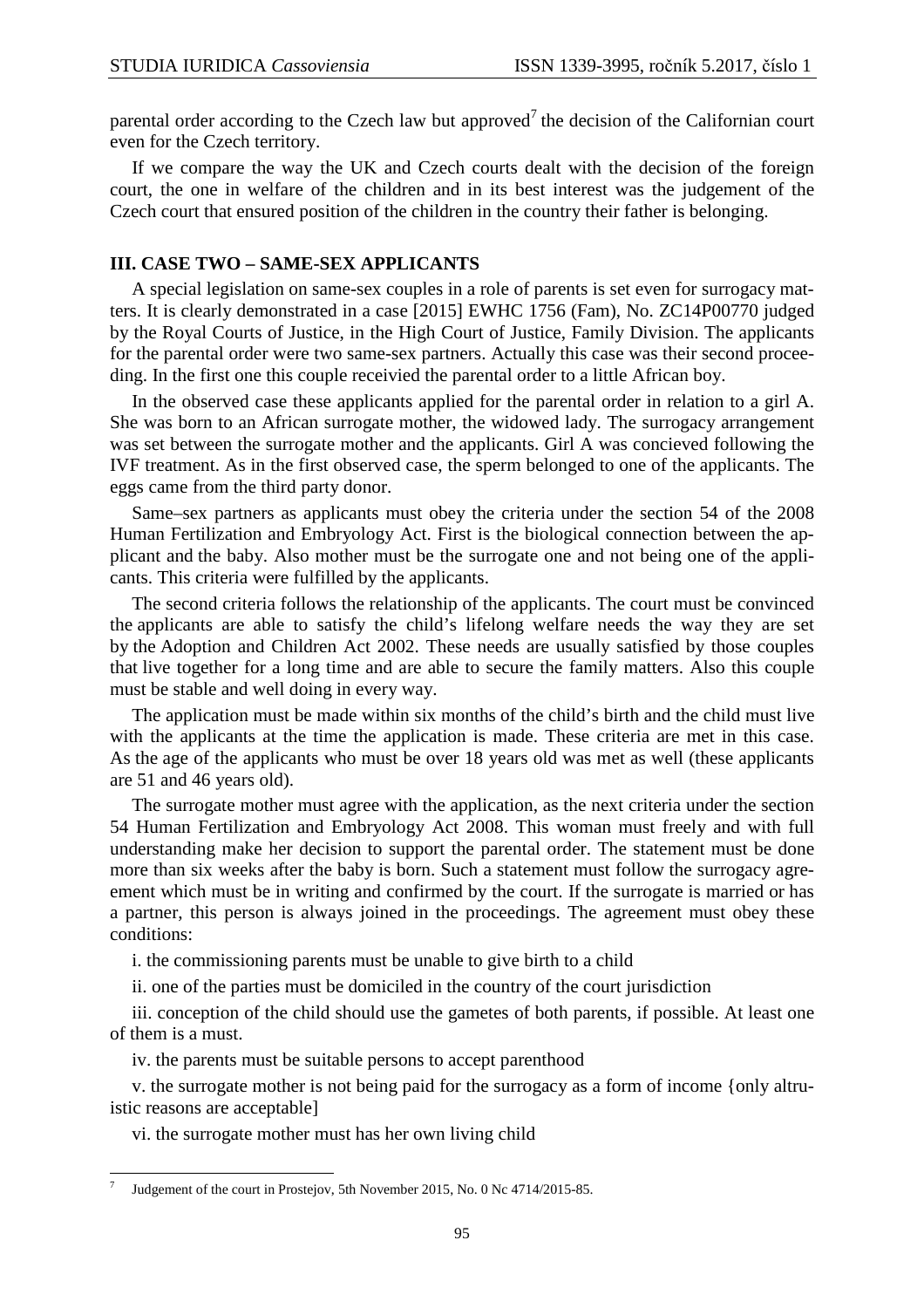As all criteria above were in this case fulfilled the court made the parental order and freed the surrogate mother from her parental responsibility. That means the only child's parents are since the parental order was issued the applicants as two men and this child has no mother according to the judgement.

In such a case I see two important points. First is the acceptable foreign ruling. The UK court was satisfied with the judgements made by the South African Court about the surrogacy agreement. Also the UK court must accept the proceedings to see the child's home that was in the time of the application in the South Africa with the applicants and the second, older child.

The second point is that the parental order means the applicants are becoming parents of the child. The law advantages both parents to have the biological connection with the baby in case of surrogacy. It is avoiding the traditional surrogacy using the eggs of the surrogate. This way is the surrogate mother the one who carries the baby but has no genetic connections to the baby.

Even the same-sex couples are able to apply for the parental order. These couples are now almost at the same position as the couples made by a man and a woman. For the same-sex couple is the condition of unability to give birth to a child fulfilled in advance. There is no need to prove this condition by a medical report. Surrogacy is usually the only way to have a baby for the male same-sex couples. Opening the law to give such an opportunity to gay men especially is a huge step forward on a field of the non-discrimination policy in the UK.

#### **IV. CASE THREE – SURROGACY AGREEMENTS**

Third case is one of the cases that are well known to public thru the media. $8$  Even though the applicants for the parental order are gay couple again, this case has different meaning. This is about surrogate mother that changes her mind after baby deliver. Which means different point of view on surrogacy itself. But first the case H versus S.<sup>9</sup>

The main theme of the case is the arrangements about the baby. One party claims there was an agreement about a woman who is willing to carry the baby for the gay couple. This couple admits the surrogate mother was supposed to play some role in the baby's life. The other party represented by the woman argues she was having a baby using a man's sperm and there were no arrangements for the man to play any role in the baby's life.

After the baby was born, the gay couple did not apply for the parental order under the Human Fertilization and Embryology Act 2008 but for the parental responsibility. The woman S denied to be a surrogate and made her own cross-application. As she was about to play an active role in the baby's life, there was not applicable the law on surrogacy. The case matters were considered as private family disputes.

There was no agreement in writing so the court was about to decide whether a woman agreed to be a surrogate for the gay couple where both man would be the parents and main carers for the baby. The court had to deal with the argument of the mother that she and a father of the baby were the only parents of the child. There was no role for the father's partner to a child, according to what mother said.

The court found that a baby girl lived with the applicants. She sought her mother twice a week. Her mother meant to change that and wanted the order that the girl was living with her. The court's role was to decide, what is the best interest of the child, because there was no rea-

l

<sup>8</sup> F.e. http://www.theguardian.com/law/2015/may/06/high-court-orders-surrogate-mother-baby-gay-couple or http://www.dailymail.co.uk/news/article-3068796/Deceitful-surrogate-mother-carried-baby-wealthy-gay-couple-refusedhand-desperate-child-herself.html or http://www.bbc.com/news/uk-32603514.

<sup>9</sup> [2015] EWFC 36, Case No. FD14P00262, Royal Courts of Justice, London.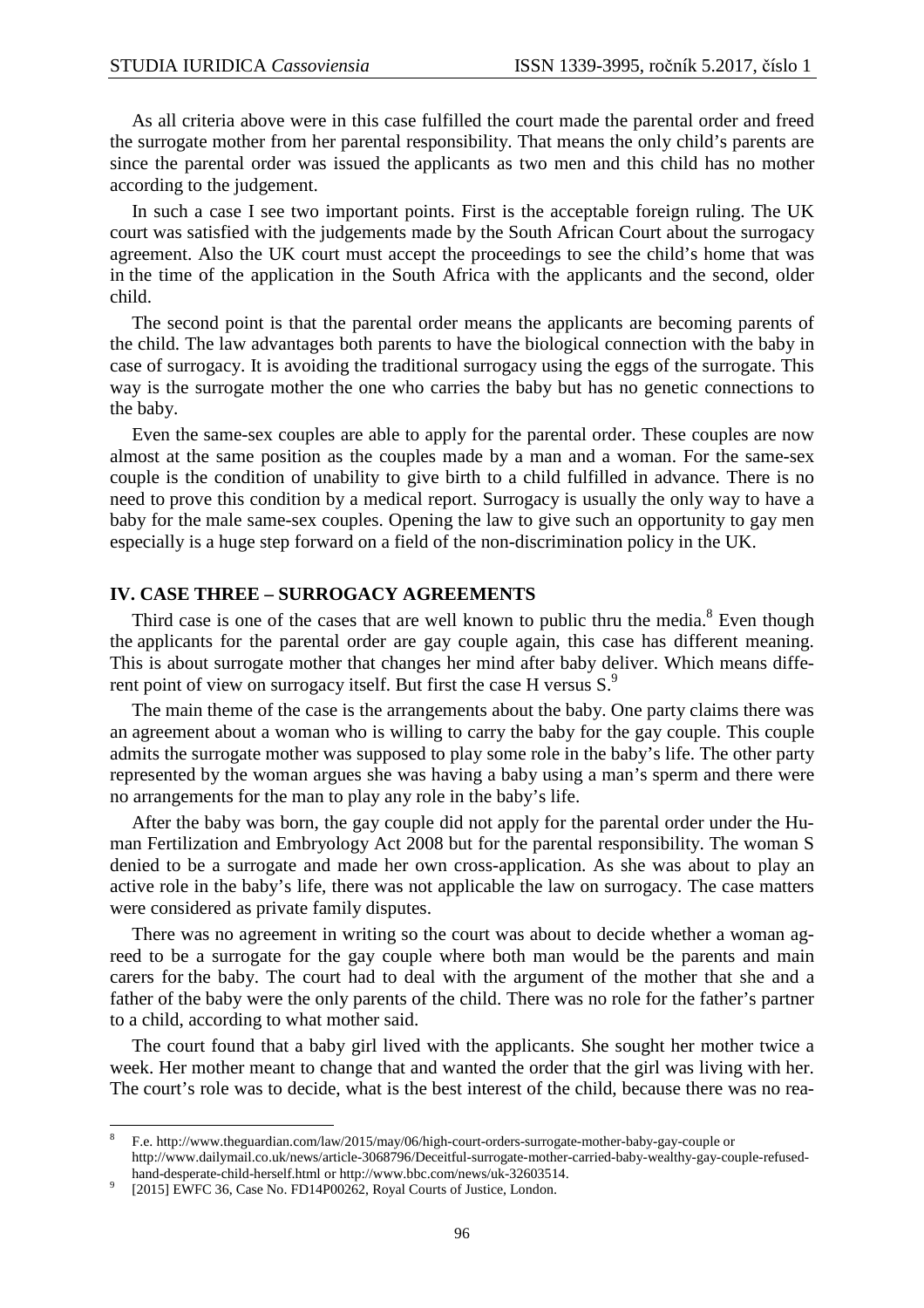son to prove the surrogacy agreement, since the mother had an important role in the child's life.

 The mother at the hearings made allegations that were not supported by the evidence, which consisted also from the huge email correspondence. Her position at the court went even worse after she made a lot of homophobic and offensive statements. She also used some emotive image pointing the child was breastfeeding by her.

The court had to decide what harm would be for the baby less affective. Whether it would be taking her away from the mother she spent time with or if her staying with her mother would be the harm for her. There was no doubt on the applicant couple to play the positive role in the baby's life since the father was said to have a child-centred approach, to let the baby to grow into happy, balanced and healthy adult.

After all the judgement made by the court was in the favor of the father. He was found to be in the best interest of his daughter even for the future. Mother was enabled to spend only restricted time with the baby to avoid the conflict. The contact was to be supervised.

The paragraph 125 of the Judgement says:"It is not the function of this court to decide on the nature of the agreement between H, B and S and then either enforce it or put it in place. It is the function of the court to decide what best serves the interests and welfare of this child throughout her childhood. It is, however, a fact that M was not conceived by two people in a sexual relationship. The pregnancy was contrived with the aim of a same-sex couple having a child to form a family assisted by a friend, this was ostensibly acquiesced to by all parties at the time the agreement was entered into and conception took place. Therefore M living with H and B and spending time with S from time to time fortunately coincides with the reality of her conception and accords with M's identity and place within her family."

The case shows how important the agreement is for the future needs. Even though the intended couple has some intentions the baby knows her mother, it must be the part of the agreement what the role of the surrogate will be in the baby's life. Such a case proved there was no decision about surrogacy in application for parental order. This case was about two parents and their homes. It was simply about the best interest of the child and if the mother would be in better condition and was not disusing her motherhood to prove she would be the only alternative for the baby, she would stay with her daugther. For her weakness and bad manners she left the cout beaten because she had no potential to ensure the baby's wellfare.

#### **V. CASE FOUR – SINGLE PARENT**

A new challenge for the family type of the  $21<sup>st</sup>$  century is a single parenting. This case also went public. Not for only the fact there was just a single parent. Mainly for the fact the surrogate mother was real mother of the applicant. That caused the applicant meant to adopt his brother – according to the law. Since the gametes were not coming from his mother although his sperm was used, the surrogate mother had no genetic connection to the baby.

This case<sup>10</sup> was simple. B made an agreement with his mother which was willing to be a surrogate for the baby. Her and her husband after the child was born became the legal parents of the baby and they both supported B in his application for an adoption order. There was no possibility of the parental order due to the fact B was a single man. B was only able to apply for an adoption order under the Children Act 2002. A single person caring for the child that was born via surrogacy is able to apply to adopt that child, subject to provision of section 92 Children Act 2002.

 $\overline{a}$ 

B v C (Suroggacy – Adoption) [2015] EWFC 17.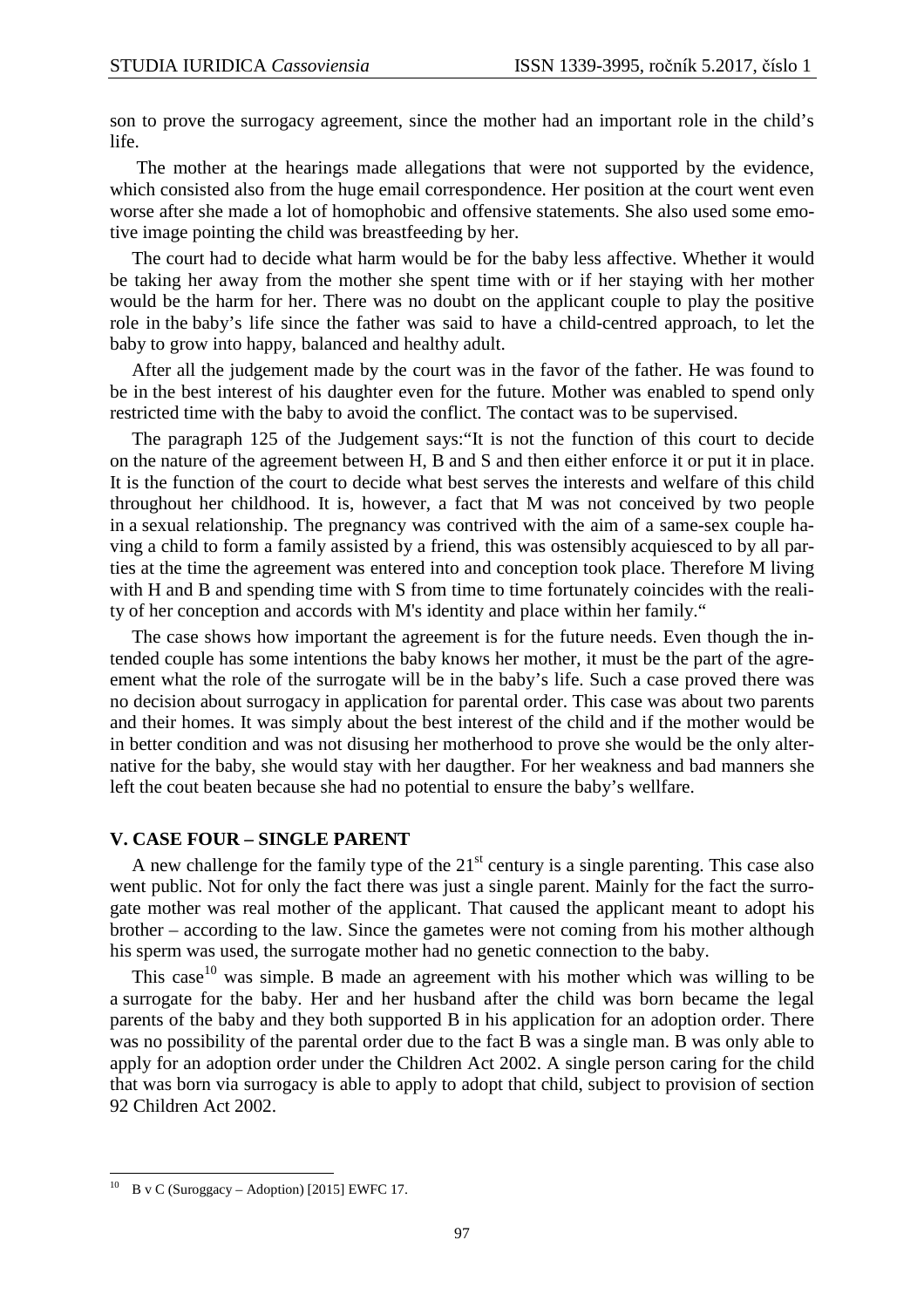The Children Act 2002 requires special conditions. One of them is that the child has to live with the applicant for three years during the period of five years preceding the application. Baby concerned was at age seven months. Baby was in care of the applicant since his birth.

According to the paragraph 92 (4) Children Act 2002 the applicant met the condition to be relative to the child because he was a legal brother. Even if the legal parents placed baby to his care they were acting according to the law. Since the applicant met other conditions to provide the child with all needs, the application was granted and an adoption order made.

Even in the judgement is said this case was unusual and before not seen. The problem would be if the applicant was no relative to the child like in this case. If the surrogate is a legal mother and her husband is legal father, there must be for the adoption the condition of living together for at least three years fulfilled. Those years means that the relationship between the real genetic father and his children is questionable and the full parenting belongs to mother and father recognized by the law.

#### **VI. CASE FIVE – WHO IS THE PARENT?**

Every surrogacy case has to deal with different parties. Everyone involved has some legal statutory which may not be the same as the parties would like to have. The fifth case<sup>11</sup> shows the problems when the adults involved in the surrogacy will not stay together. Actually it does show a lot more.

A child was born via surrogacy. The applicant in this case was a woman that wished to has a baby with her husband. Due to her health she was unable to have a child of her own. The couple decided the way of surrogacy when the eggs will be surrogate's and the sperm husband's (the genetic father LP). This couple made an agreement with a friend willing to be a surrogate and conceived a baby at home by the artificial insemination.

The hospital where the birth should be placed ask the parties to provide the hospital a copy of the surrogacy agreement. Parties asked the solicitors to write one even though such an agreement is enforceable by law. The solicitors wrote the agreement and charged the parties a fee. This was in contravention of section 2 of the Surrogacy Arrangements Act 1985.

When CP was born, the hospital handed him over to the intended couple on the basis of the surrogacy arrangement. As his father was registered the man from the intended couple and as mother the surrogate mother.

After a little time intended couple broke up. The applicant woman left her home taking baby with and made an application in other place for a residence order in her favor. At the court a shared residence order was made. Also the intended couple made an application for a parental order pursuant to paragraph 54 of the Human Fertilization and Embryology Act 2008.

Both parents signed the application on time but was finally issued to the court when the baby was 7 and half months old. In other wording, the application did not meet the limit of 6 months from the baby's birth. Since none of the interested parties has attended listening at the court the parental order was dismissed. After some time and some other applications mother made an application for the sole residence of the baby.

The High Court was asked to address the legal status of each party involved in this case and consider how to settle the parental responsibility. The court was considering the situation that the insemination was made home and the treatment that is necessary for conceiving pregnancy was not served by the UK Licensed clinic. The court also considered a fact the applica-

l

<sup>11</sup> [2014] EWHC 595 (Fam), Cases No: LE12P00429 & BM12P09386.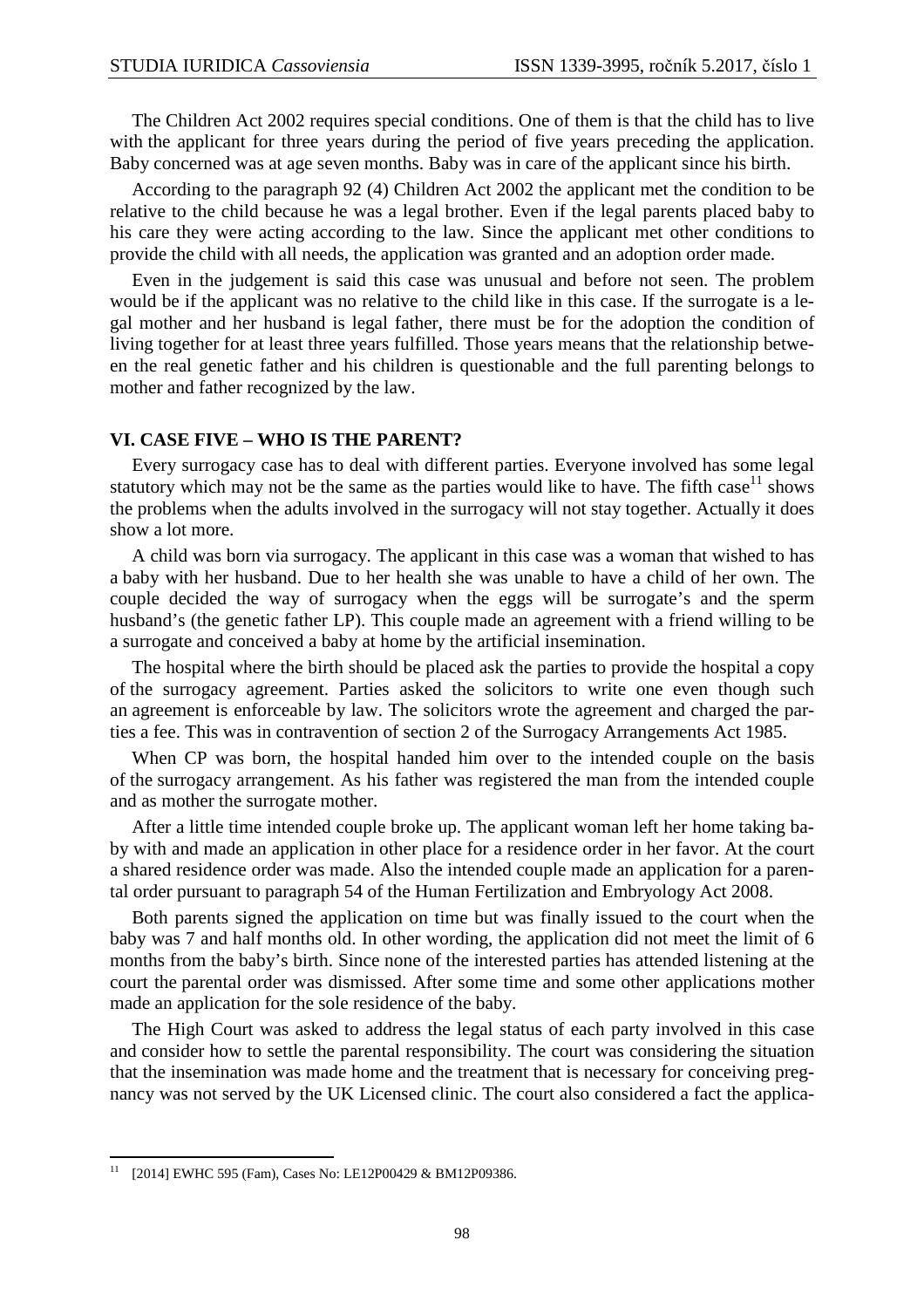tion was made after the six months from the birth and also that the intended couple was no longer a couple. The parental order therefore was not an option for the specific situation.

Adoption was the same problem due to the fact father's position would be extinguished pursuant to paragraph 46 and 67 Adoption and Children Act 2002. Very similar situation would become if the special guardianship order would be made. Other option would be a shared residence. That would not bring the wanted position for the mother because with any move from the residence she would lose her responsibility for the baby. It would not deal with her legal status for the motherhood.

Finally the parties offered the solution based on the agreement. The court has endorsed following structure.

- i) The baby remain a ward of court until further order
- ii) shared residence for mother and father
- iii) parental responsibility is delegated to the mother and father
- iv) the surrogate mother is prohibited from exercising any parental responsibility.

This case is leading to the needs of the agreement to be made before conceiving the baby. This should be the very first thing to do when parties are making the arrangements. It also shows how important is to have the counseling. If everyone who is approaching the surrogacy would have the right legal, social, medical, psychological and other care, there would not be results like those cases above shows.

#### **VII. CONCLUSION**

l

It was mentioned above the special commercial agencies are prohibited in the UK. They are prohibited also in the Czech Republic and Slovakia. This does not include non-profit agencies that operate on the bases of the law. They do exist only in the UK. They provide both parties (the intended couple and the surrogate) with informations, legal bounds, they help to make an arrangement and they help with the medical care. Very often such an agency is run by surrogates themselves to support each other.

The huge problem to be solved soon is parental rights. The legal bounds are not satisfying the real needs of the children that are born to surrogates. These babies very soon comes to the care of the intended couple but the parental rights are not transfered at the same time. Mother of a child is the woman who gave birth to the child. No matter what the genetical connections are, no matter what agreement was set up. The intended parents must first apply after the baby is born. There is a time of uncertainity between the application and the parental rights are granted. That brings some dangerous issues because the surrogate can change her mind meanwhile. And at this point we are back on the beginning of the delicate issue that can make the dream come true as well as dissapointment due to the weak legistature.<sup>12</sup>

After all the surrogacy is a very sensitive theme. There will never be the same opinion on the arrangements of the surrogacy across one country. On one hand there is still the problem with the surrogate mother and her right to change her mind and on the other hand there is the right of the intended couple to have a baby via special medical treatment involving some other woman. And also there are even the genetical connections involved. These connections may bring some more involved persons to the problematic parental medley. But they sure are important for the baby.

<sup>12</sup> HORSEY, K., 'Surrogacy in the UK: Myth busting and reform' Report of the Surrogacy UK Working Group on Surrogacy Law Reform (Surrogacy UK, November 2015).